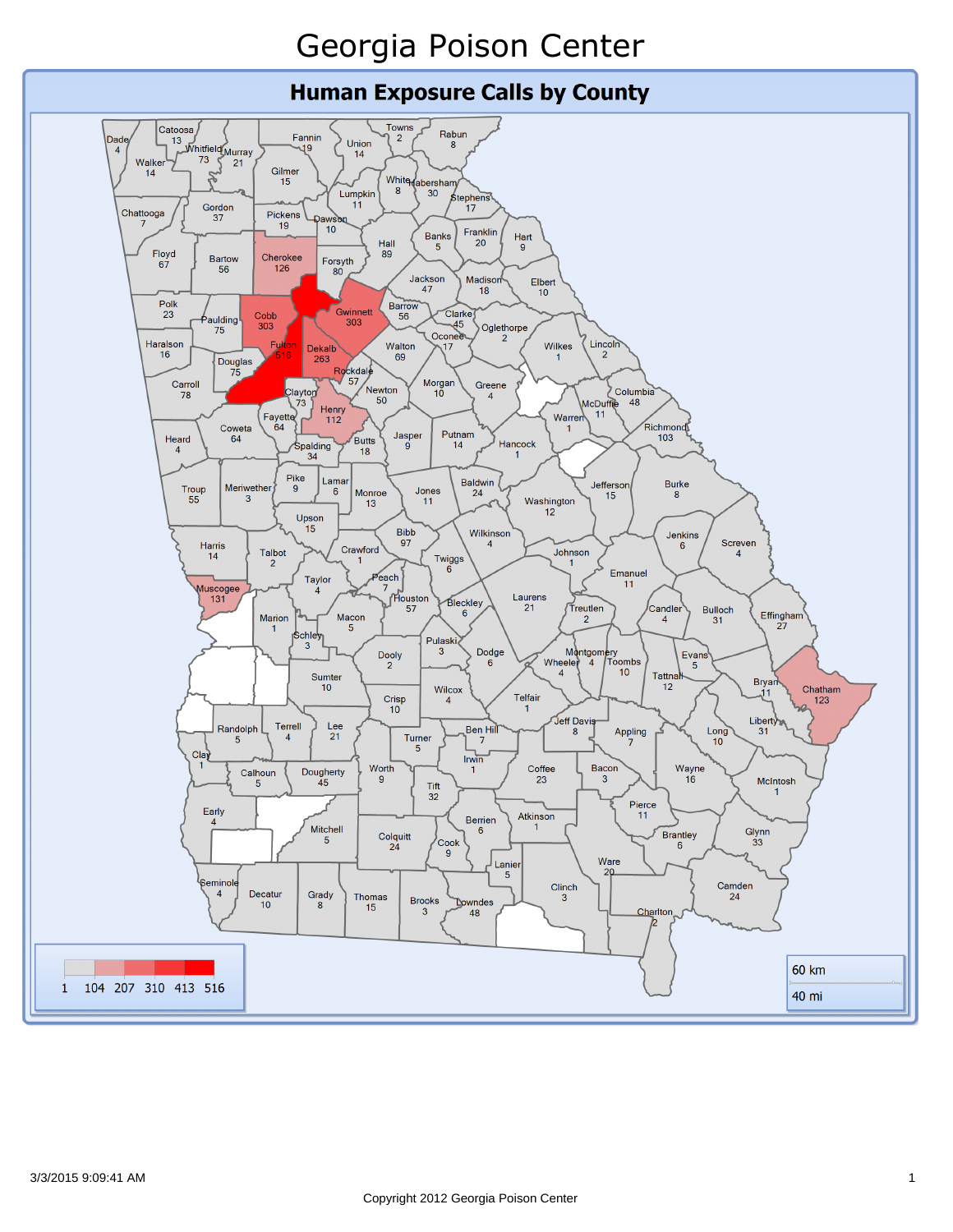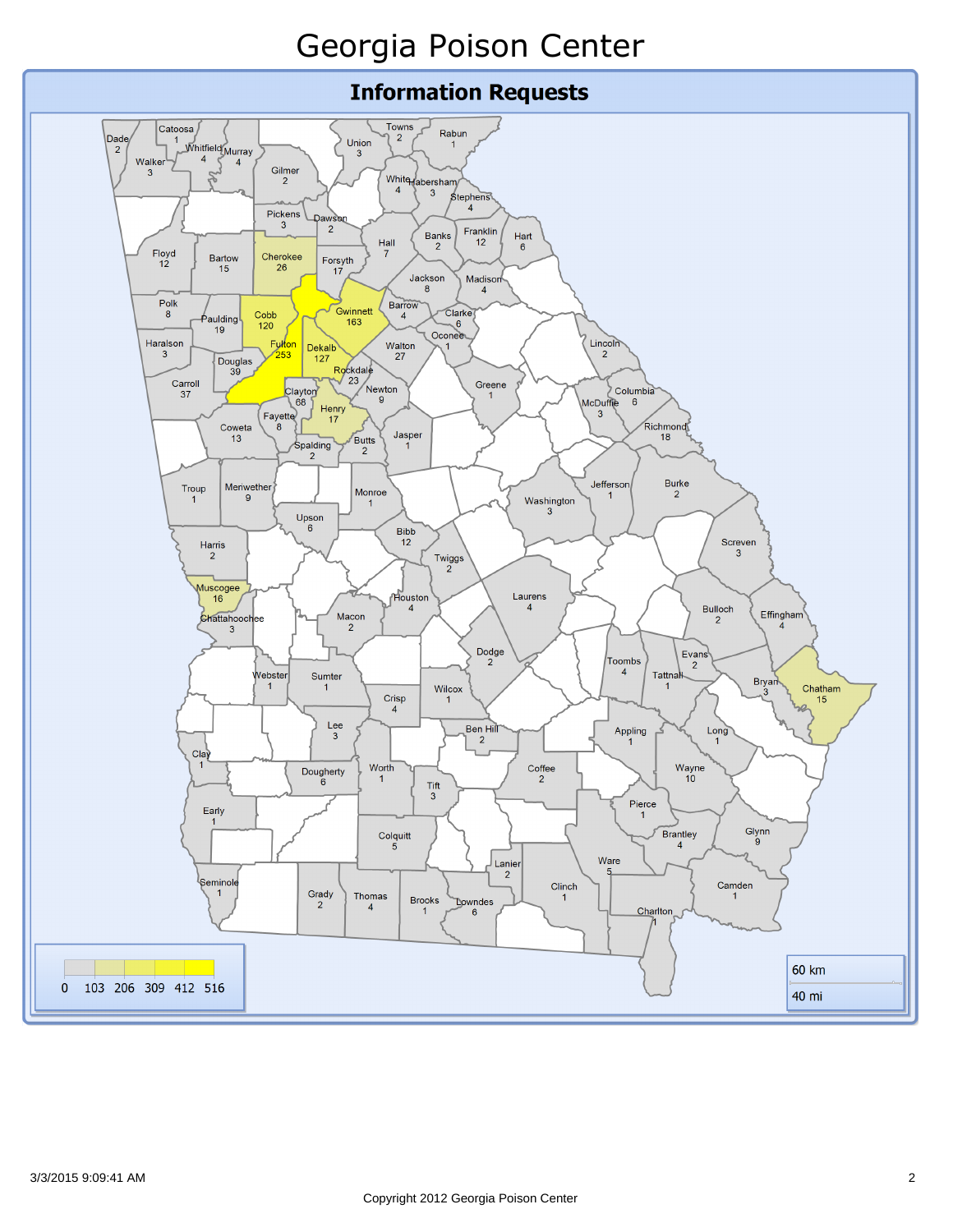| <b>County</b>   | <b>Population</b> | <b>Exposures</b> | <b>Exposures</b><br>per 1,000<br>people | Info Requests   Info Requests | per 1,000<br>people |
|-----------------|-------------------|------------------|-----------------------------------------|-------------------------------|---------------------|
|                 |                   | 1                | 0.0000                                  | $\overline{7}$                | 0.0000              |
| Ada             |                   | 2                | 0.0000                                  | 0                             | 0.0000              |
| Adams           |                   | 3                | 0.0000                                  | $\overline{c}$                | 0.0000              |
| Aiken           |                   | 20               | 0.0000                                  | 3                             | 0.0000              |
| Alamance        |                   | $\mathbf 1$      | 0.0000                                  | $\mathsf{O}\xspace$           | 0.0000              |
| Alameda         |                   | 1                | 0.0000                                  | 0                             | 0.0000              |
| Albemarle       |                   | $\mathbf 1$      | 0.0000                                  | $\mathsf{O}\xspace$           | 0.0000              |
| Alexandria City |                   | 0                | 0.0000                                  | 1                             | 0.0000              |
| Allegheny       |                   | $\mathbf 1$      | 0.0000                                  | $\mathsf{O}\xspace$           | 0.0000              |
| Anne Arundel    |                   | 1                | 0.0000                                  | 0                             | 0.0000              |
| Appling         | 18,236            | $\overline{7}$   | 140.1075                                | $\mathbf 1$                   | 20.0154             |
| Arlington       |                   | 1                | 0.0000                                  | 0                             | 0.0000              |
| Atkinson        | 8,375             | $\mathbf 1$      | 43.5821                                 | $\mathsf{O}\xspace$           | 0.0000              |
| Austin          |                   | 1                | 0.0000                                  | 0                             | 0.0000              |
| Bacon           | 11,096            | 3                | 98.6842                                 | $\mathsf{O}\xspace$           | 0.0000              |
| <b>Baldwin</b>  | 45,720            | 24               | 191.6010                                | 0                             | 0.0000              |
| <b>Banks</b>    | 18,395            | 5                | 99.2117                                 | $\overline{2}$                | 39.6847             |
| Barbour         |                   | 2                | 0.0000                                  | 0                             | 0.0000              |
| <b>Barrow</b>   | 69,367            | 56               | 294.6646                                | 4                             | 21.0475             |
| <b>Bartow</b>   | 100,157           | 56               | 204.0796                                | 15                            | 54.6642             |
| <b>Beaufort</b> |                   | 4                | 0.0000                                  | $\mathsf{O}\xspace$           | 0.0000              |
| Belknap         |                   | 1                | 0.0000                                  | 0                             | 0.0000              |
| Bell            |                   | 4                | 0.0000                                  | $\mathbf 0$                   | 0.0000              |
| Ben Hill        | 17,634            | $\overline{7}$   | 144.8906                                | $\overline{c}$                | 41.3973             |
| Benton          |                   | $\overline{c}$   | 0.0000                                  | 0                             | 0.0000              |
| <b>Berrien</b>  | 19,286            | $\sqrt{6}$       | 113.5539                                | 0                             | 0.0000              |
| Bexar           |                   | 1                | 0.0000                                  | $\mathsf{O}\xspace$           | 0.0000              |
| <b>Bibb</b>     | 155,547           | 97               | 227.6161                                | 12                            | 28.1587             |
| <b>Big Horn</b> |                   | 1                | 0.0000                                  | $\mathsf{O}\xspace$           | 0.0000              |
| Bleckley        | 13,063            | $\sqrt{6}$       | 167.6491                                | 0                             | 0.0000              |
| <b>Blount</b>   |                   | $\overline{2}$   | 0.0000                                  | $\mathsf{O}\xspace$           | 0.0000              |
| <b>Boulder</b>  |                   | 1                | 0.0000                                  | 0                             | 0.0000              |
| Bourbon         |                   | $\pmb{0}$        | 0.0000                                  | 1                             | 0.0000              |
| <b>Bradford</b> |                   | $\pmb{0}$        | 0.0000                                  | 1                             | 0.0000              |
| <b>Bradley</b>  |                   | 5                | 0.0000                                  | 1                             | 0.0000              |
| <b>Brantley</b> | 18,411            | $\sqrt{6}$       | 118.9506                                | 4                             | 79.3004             |
| <b>Brazoria</b> |                   | 1                | 0.0000                                  | 0                             | 0.0000              |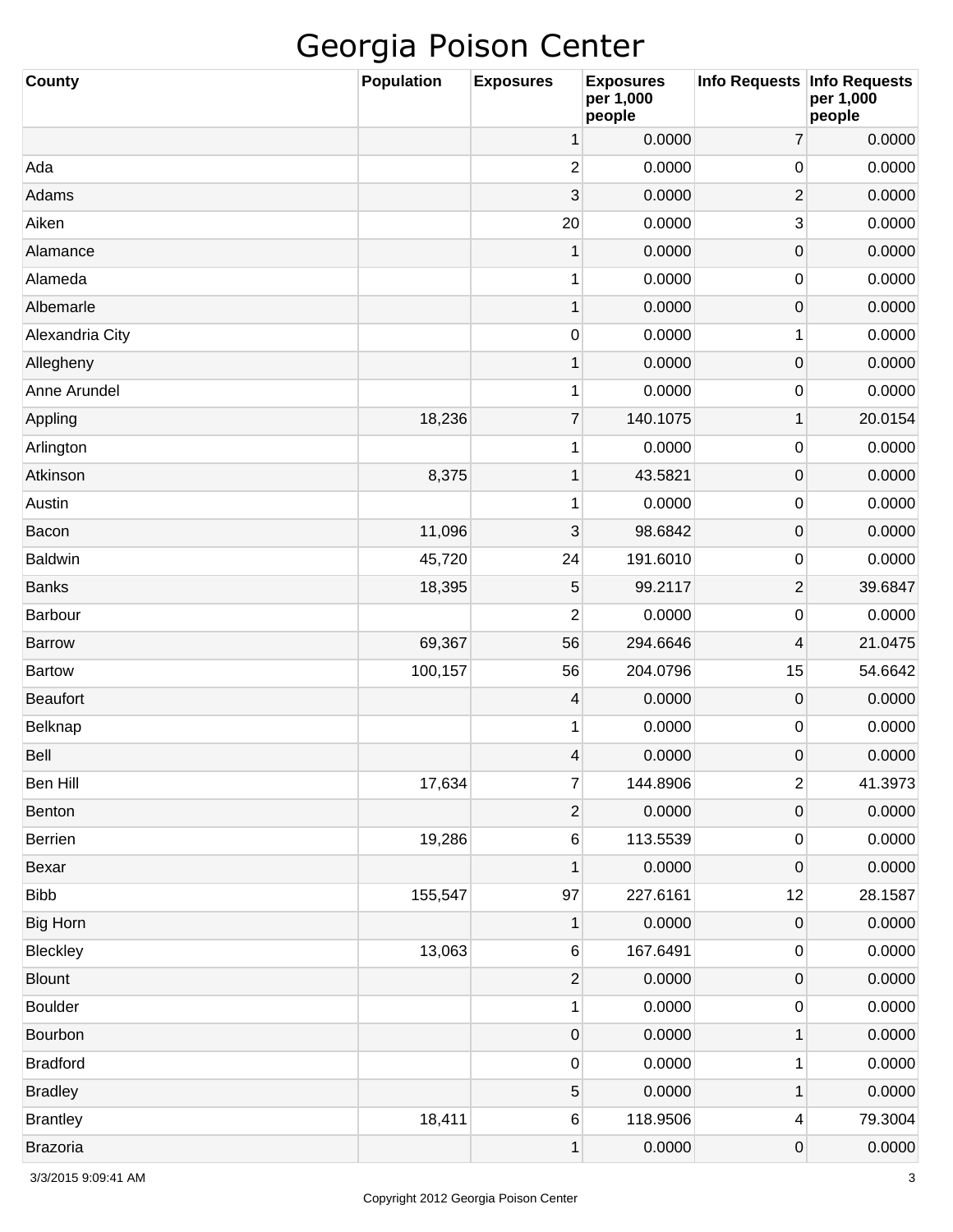| <b>County</b>   | <b>Population</b> | <b>Exposures</b> | <b>Exposures</b><br>per 1,000<br>people | Info Requests   Info Requests | per 1,000<br>people |
|-----------------|-------------------|------------------|-----------------------------------------|-------------------------------|---------------------|
| <b>Brevard</b>  |                   | 3                | 0.0000                                  | 0                             | 0.0000              |
| <b>Brooks</b>   | 16,243            | 3                | 67.4137                                 | 1                             | 22.4712             |
| <b>Broward</b>  |                   | 3                | 0.0000                                  | 1                             | 0.0000              |
| <b>Bryan</b>    | 30,233            | 11               | 132.8019                                | 3                             | 36.2187             |
| <b>Bulloch</b>  | 70,217            | 31               | 161.1433                                | $\overline{2}$                | 10.3963             |
| <b>Buncombe</b> |                   | $\overline{c}$   | 0.0000                                  | 1                             | 0.0000              |
| <b>Burke</b>    | 23,316            | 8                | 125.2359                                | $\overline{2}$                | 31.3090             |
| <b>Butts</b>    | 23,655            | 18               | 277.7425                                | $\mathbf{2}$                  | 30.8603             |
| Cabarrus        |                   | 1                | 0.0000                                  | 0                             | 0.0000              |
| Caldwell        |                   | 0                | 0.0000                                  | 1                             | 0.0000              |
| Calhoun         | 6,694             | 5                | 272.6322                                | 0                             | 0.0000              |
| Camden          | 50,513            | 24               | 173.4207                                | 1                             | 7.2259              |
| Cameron         |                   | $\mathbf{2}$     | 0.0000                                  | 0                             | 0.0000              |
| Campbell        |                   | 1                | 0.0000                                  | 0                             | 0.0000              |
| Candler         | 10,998            | 4                | 132.7514                                | 0                             | 0.0000              |
| Carroll         | 110,527           | 78               | 257.5841                                | 37                            | 122.1873            |
| Catawba         |                   | 1                | 0.0000                                  | 0                             | 0.0000              |
| Catoosa         | 63,942            | 13               | 74.2079                                 | 1                             | 5.7083              |
| Chambers        |                   | 5                | 0.0000                                  | 0                             | 0.0000              |
| Charles         |                   | 1                | 0.0000                                  | 0                             | 0.0000              |
| Charleston      |                   | 1                | 0.0000                                  | 0                             | 0.0000              |
| Charlton        | 12,171            | $\overline{c}$   | 59.9786                                 | 1                             | 29.9893             |
| Chatham         | 265,128           | 123              | 169.3333                                | 15                            | 20.6504             |
| Chattahoochee   | 11,267            | $\pmb{0}$        | 0.0000                                  | 3                             | 97.1865             |
| Chattooga       | 26,015            | 7                | 98.2126                                 | 0                             | 0.0000              |
| Cherokee        | 214,346           | 126              | 214.5596                                | 26                            | 44.2742             |
| Chesterfield    |                   | 1                | 0.0000                                  | 0                             | 0.0000              |
| Clark           |                   | 1                | 0.0000                                  | 0                             | 0.0000              |
| Clarke          | 116,714           | 45               | 140.7286                                | 6                             | 18.7638             |
| Clay            | 3,183             | 1                | 114.6717                                | 1                             | 114.6717            |
| Clayton         | 259,424           | 73               | 102.7083                                | 68                            | 95.6735             |
| Cleburne        |                   | 4                | 0.0000                                  | 0                             | 0.0000              |
| Clinch          | 6,798             | 3                | 161.0768                                | 1                             | 53.6923             |
| Cobb            | 688,078           | 303              | 160.7303                                | 120                           | 63.6556             |
| Cochise         |                   | 1                | 0.0000                                  | 0                             | 0.0000              |
| Coconino        |                   | 1                | 0.0000                                  | 0                             | 0.0000              |
| Coffee          | 42,356            | 23               | 198.2010                                | $\overline{2}$                | 17.2349             |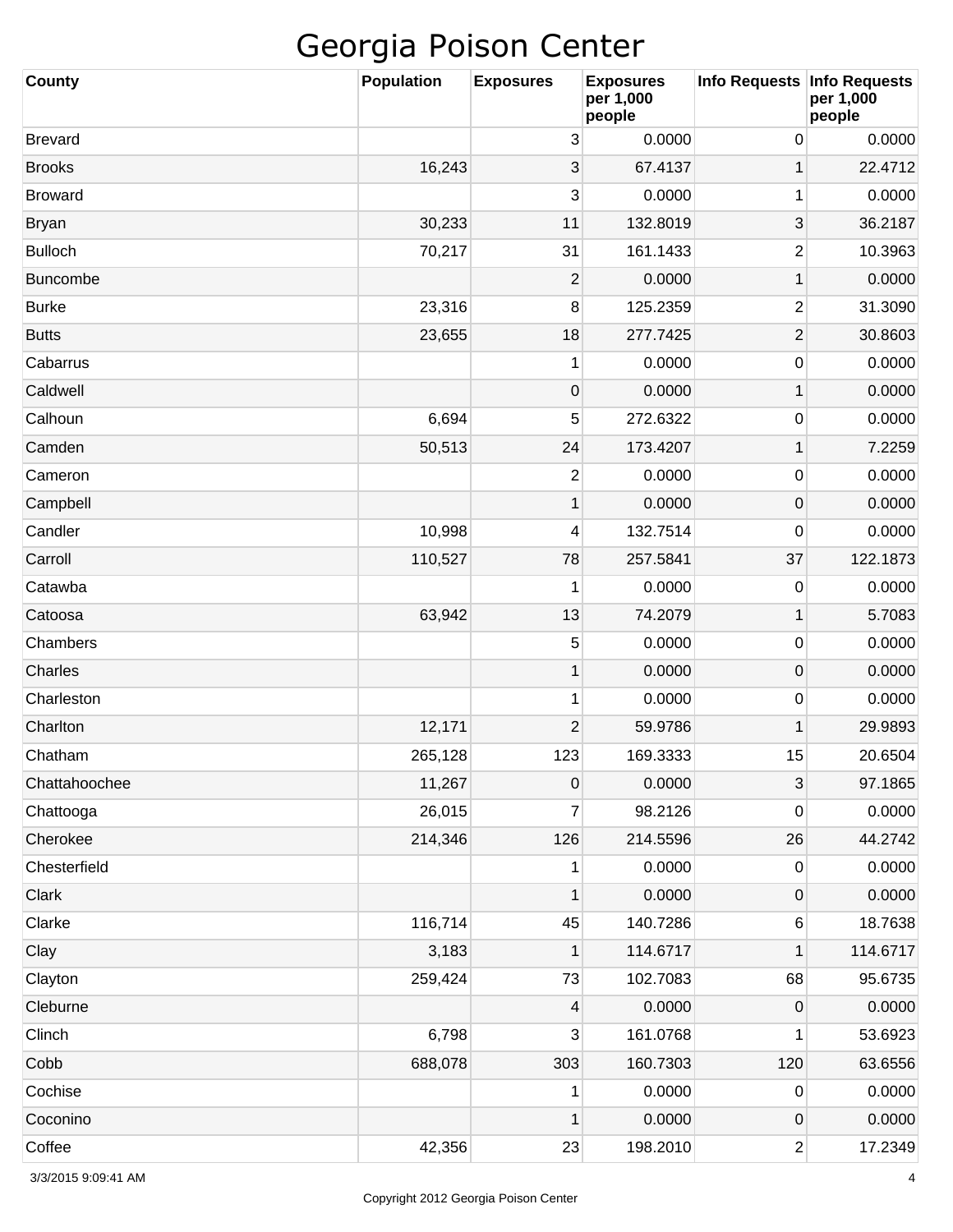| <b>County</b>               | <b>Population</b> | <b>Exposures</b>        | <b>Exposures</b><br>per 1,000<br>people | Info Requests   Info Requests | per 1,000<br>people |
|-----------------------------|-------------------|-------------------------|-----------------------------------------|-------------------------------|---------------------|
| Collier                     |                   | 1                       | 0.0000                                  | 0                             | 0.0000              |
| Collin                      |                   | 0                       | 0.0000                                  | 1                             | 0.0000              |
| Colquitt                    | 45,498            | 24                      | 192.5359                                | 5                             | 40.1117             |
| Columbia                    | 124,053           | 48                      | 141.2300                                | 6                             | 17.6537             |
| Contra Costa                |                   | 2                       | 0.0000                                  | $\pmb{0}$                     | 0.0000              |
| Cook                        | 17,212            | 9                       | 190.8552                                | $\mathbf 0$                   | 0.0000              |
| Coweta                      | 127,317           | 64                      | 183.4790                                | 13                            | 37.2692             |
| Crawford                    | 12,630            | 1                       | 28.8994                                 | 0                             | 0.0000              |
| Crisp                       | 23,439            | 10                      | 155.7234                                | 4                             | 62.2893             |
| Cumberland                  |                   | 3                       | 0.0000                                  | 0                             | 0.0000              |
| Curry                       |                   | $\overline{2}$          | 0.0000                                  | $\pmb{0}$                     | 0.0000              |
| Cuyahoga                    |                   | 1                       | 0.0000                                  | $\mathbf 0$                   | 0.0000              |
| Dade                        | 16,633            | 4                       | 87.7773                                 | $\overline{2}$                | 43.8887             |
| Dakota                      |                   | 1                       | 0.0000                                  | 0                             | 0.0000              |
| Dallas                      |                   | 4                       | 0.0000                                  | $\pmb{0}$                     | 0.0000              |
| Davidson                    |                   | 6                       | 0.0000                                  | $\mathbf 0$                   | 0.0000              |
| Davie                       |                   | 1                       | 0.0000                                  | $\pmb{0}$                     | 0.0000              |
| Dawson                      | 22,330            | 10                      | 163.4572                                | 2                             | 32.6914             |
| Decatur                     | 27,842            | 10                      | 131.0969                                | 0                             | 0.0000              |
| Dekalb                      | 691,893           | 263                     | 138.7426                                | 127                           | 66.9974             |
| Delaware                    |                   | $\overline{2}$          | 0.0000                                  | $\pmb{0}$                     | 0.0000              |
| Denton                      |                   | 3                       | 0.0000                                  | 0                             | 0.0000              |
| Denver                      |                   | $\overline{2}$          | 0.0000                                  | 0                             | 0.0000              |
| <b>District of Columbia</b> |                   | $\overline{4}$          | 0.0000                                  | 4                             | 0.0000              |
| Dodge                       | 21,796            | 6                       | 100.4772                                | $\overline{\mathbf{c}}$       | 33.4924             |
| Dooly                       | 14,918            | $\overline{\mathbf{c}}$ | 48.9342                                 | $\pmb{0}$                     | 0.0000              |
| Dorchester                  |                   | 1                       | 0.0000                                  | $\pmb{0}$                     | 0.0000              |
| Dougherty                   | 94,565            | 45                      | 173.6901                                | 6                             | 23.1587             |
| Douglas                     | 132,403           | 75                      | 206.7551                                | 39                            | 107.5127            |
| Duval                       |                   | 5                       | 0.0000                                  | 0                             | 0.0000              |
| Early                       | 11,008            | $\overline{4}$          | 132.6308                                | $\mathbf 1$                   | 33.1577             |
| Ector                       |                   | $\pmb{0}$               | 0.0000                                  | 1                             | 0.0000              |
| Edgecombe                   |                   | 1                       | 0.0000                                  | $\pmb{0}$                     | 0.0000              |
| Edgefield                   |                   | 1                       | 0.0000                                  | $\pmb{0}$                     | 0.0000              |
| Effingham                   | 52,250            | 27                      | 188.6124                                | 4                             | 27.9426             |
| El Paso                     |                   | 4                       | 0.0000                                  | 0                             | 0.0000              |
| Elbert                      | 20,166            | $10$                    | 180.9977                                | 0                             | 0.0000              |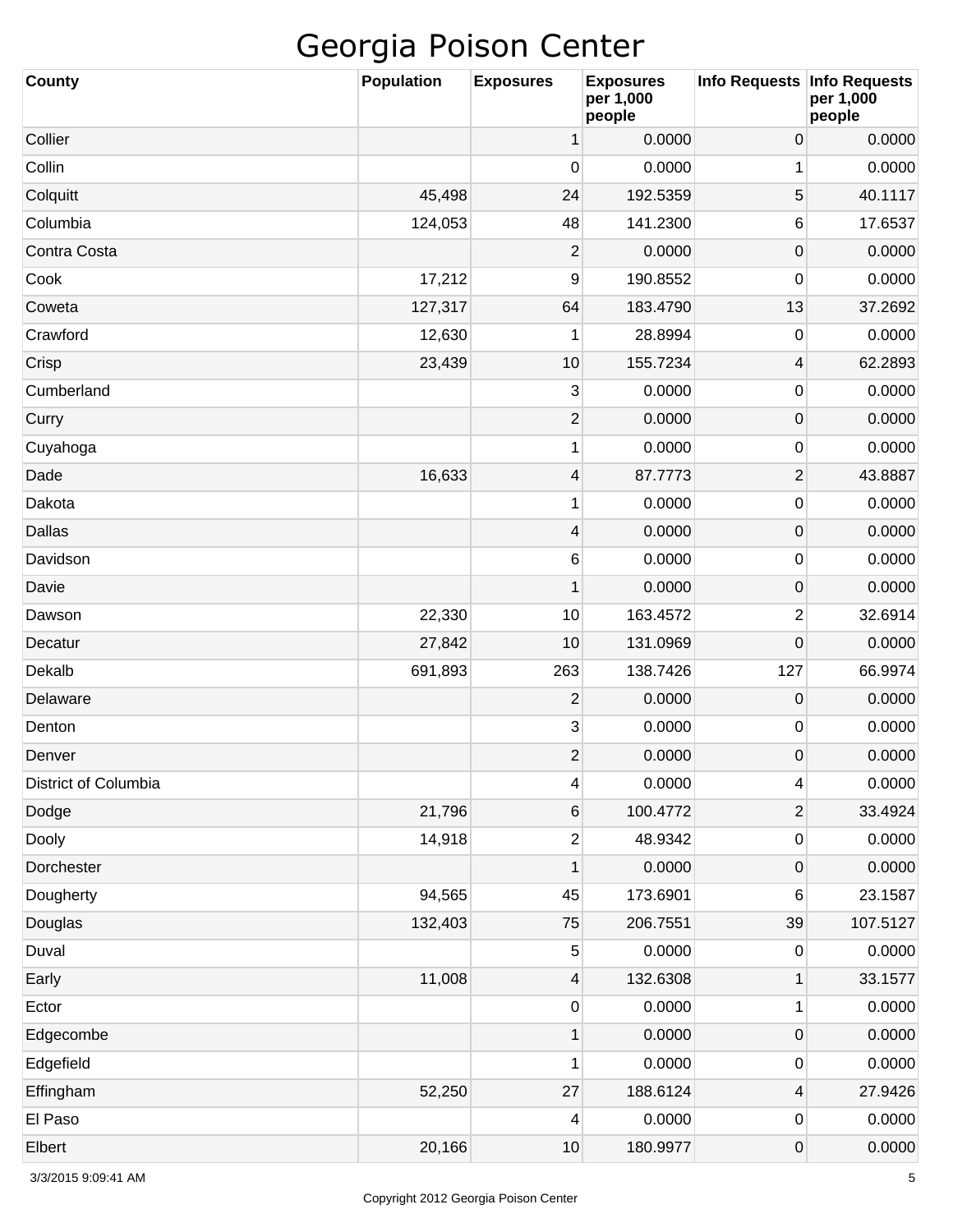| County                      | Population | <b>Exposures</b> | <b>Exposures</b><br>per 1,000<br>people | Info Requests Info Requests | per 1,000<br>people |
|-----------------------------|------------|------------------|-----------------------------------------|-----------------------------|---------------------|
| Emanuel                     | 22,598     | 11               | 177.6706                                | 0                           | 0.0000              |
| Erie                        |            | 1                | 0.0000                                  | 0                           | 0.0000              |
| Escambia                    |            | 3                | 0.0000                                  | 0                           | 0.0000              |
| Evans                       | 11,000     | 5                | 165.9091                                | $\overline{\mathbf{c}}$     | 66.3636             |
| <b>Fairbanks North Star</b> |            | $\mathbf{1}$     | 0.0000                                  | 0                           | 0.0000              |
| Fairfax                     |            | 3                | 0.0000                                  | $\pmb{0}$                   | 0.0000              |
| Fannin                      | 23,682     | 19               | 292.8384                                | 0                           | 0.0000              |
| Fauquier                    |            | 1                | 0.0000                                  | 0                           | 0.0000              |
| Fayette                     | 106,567    | 64               | 219.2048                                | 8                           | 27.4006             |
| Flagler                     |            | 3                | 0.0000                                  | $\mathbf 0$                 | 0.0000              |
| Floyd                       | 96,317     | 67               | 253.9012                                | 12                          | 45.4748             |
| Forsyth                     | 175,511    | 80               | 166.3713                                | 17                          | 35.3539             |
| Franklin                    | 22,084     | 20               | 330.5561                                | 12                          | 198.3336            |
| Frederick                   |            | 1                | 0.0000                                  | $\mathbf 0$                 | 0.0000              |
| Fulton                      | 920,581    | 516              | 204.5882                                | 253                         | 100.3117            |
| Gaston                      |            | 3                | 0.0000                                  | 1                           | 0.0000              |
| Geary                       |            | 2                | 0.0000                                  | 0                           | 0.0000              |
| Gilmer                      | 28,292     | 15               | 193.5176                                | 2                           | 25.8023             |
| Glynn                       | 79,626     | 33               | 151.2697                                | 9                           | 41.2554             |
| Gordon                      | 55,186     | 37               | 244.7179                                | $\pmb{0}$                   | 0.0000              |
| Grady                       | 25,011     | 8                | 116.7486                                | $\boldsymbol{2}$            | 29.1872             |
| Grant                       |            | 1                | 0.0000                                  | 0                           | 0.0000              |
| Greene                      | 15,994     | 4                | 91.2842                                 | 1                           | 22.8211             |
| Greenville                  |            | $\mathbf{1}$     | 0.0000                                  | $\boldsymbol{0}$            | 0.0000              |
| Guilford                    |            | 4                | 0.0000                                  | 2                           | 0.0000              |
| Gwinnett                    | 805,321    | 303              | 137.3303                                | 163                         | 73.8774             |
| Habersham                   | 43,041     | 30               | 254.4086                                | 3                           | 25.4409             |
| Hall                        | 179,684    | 89               | 180.7896                                | 7                           | 14.2194             |
| Hamilton                    |            | $\boldsymbol{7}$ | 0.0000                                  | 14                          | 0.0000              |
| <b>Hampton City</b>         |            | $\mathbf 1$      | 0.0000                                  | $\pmb{0}$                   | 0.0000              |
| Hancock                     | 9,429      | 1                | 38.7104                                 | 0                           | 0.0000              |
| Haralson                    | 28,780     | 16               | 202.9187                                | 3                           | 38.0473             |
| Harford                     |            | 2                | 0.0000                                  | 0                           | 0.0000              |
| Harris                      | 32,024     | 14               | 159.5678                                | $\boldsymbol{2}$            | 22.7954             |
| Harrison                    |            | 1                | 0.0000                                  | 0                           | 0.0000              |
| Hart                        | 25,213     | $\boldsymbol{9}$ | 130.2899                                | 6                           | 86.8600             |
| Hartford                    |            | 1                | 0.0000                                  | 0                           | 0.0000              |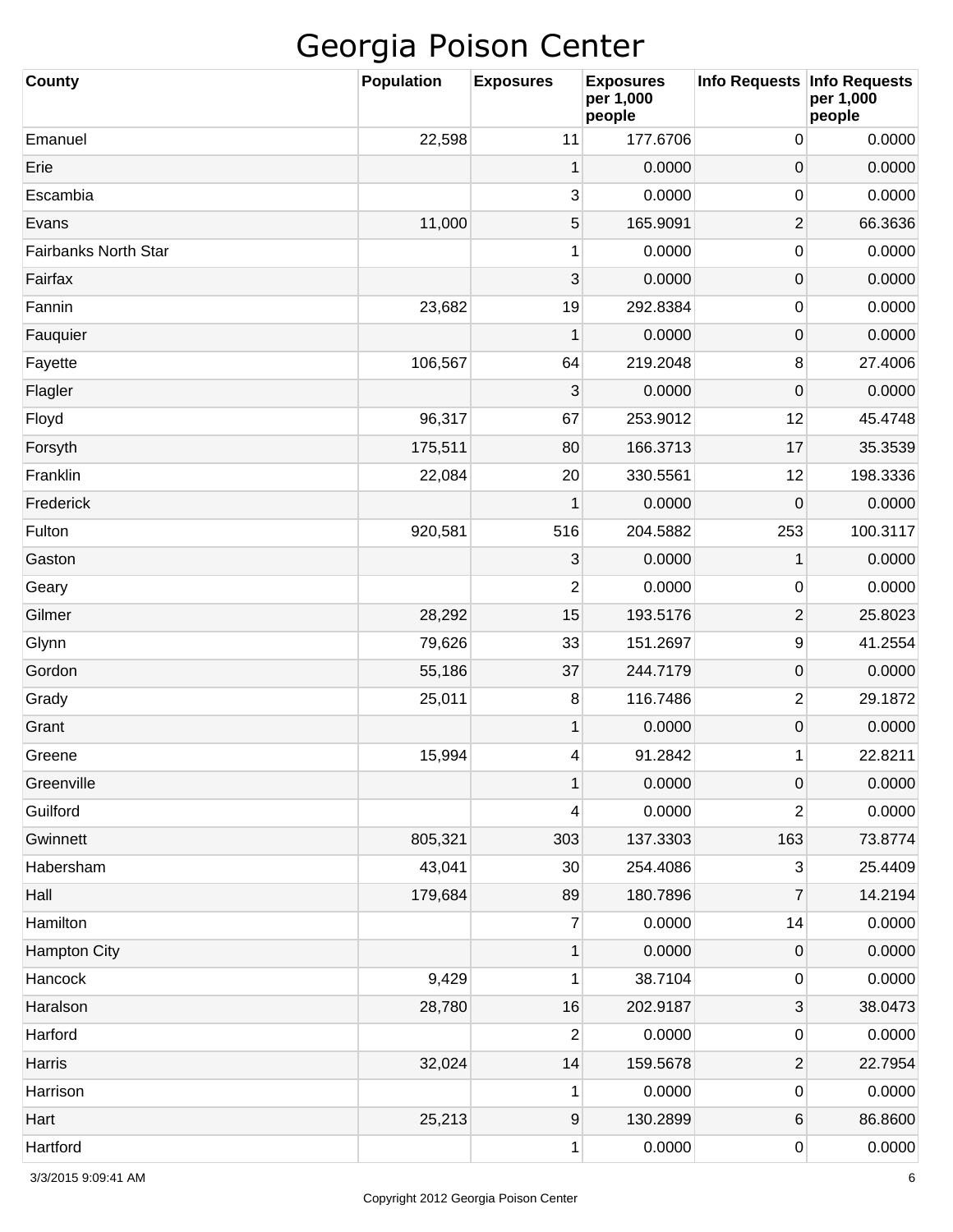| <b>County</b>       | <b>Population</b> | <b>Exposures</b>        | <b>Exposures</b><br>per 1,000<br>people | Info Requests Info Requests | per 1,000<br>people |
|---------------------|-------------------|-------------------------|-----------------------------------------|-----------------------------|---------------------|
| Hawaii              |                   | 1                       | 0.0000                                  | $\mathsf{O}\xspace$         | 0.0000              |
| Hawkins             |                   | 1                       | 0.0000                                  | 1                           | 0.0000              |
| Heard               | 11,834            | 4                       | 123.3733                                | $\mathsf{O}\xspace$         | 0.0000              |
| Henderson           |                   | 1                       | 0.0000                                  | $\mathbf 0$                 | 0.0000              |
| Henry               | 203,922           | 112                     | 200.4688                                | 17                          | 30.4283             |
| Hernando            |                   | 1                       | 0.0000                                  | $\mathbf 0$                 | 0.0000              |
| Hidalgo             |                   | 1                       | 0.0000                                  | $\mathsf{O}\xspace$         | 0.0000              |
| Hillsborough        |                   | 4                       | 0.0000                                  | 5                           | 0.0000              |
| Hinds               |                   | $\boldsymbol{0}$        | 0.0000                                  | 1                           | 0.0000              |
| Honolulu            |                   | 3                       | 0.0000                                  | 0                           | 0.0000              |
| Horry               |                   | 1                       | 0.0000                                  | $\mathsf{O}\xspace$         | 0.0000              |
| Houston             | 139,900           | 57                      | 148.7134                                | 4                           | 10.4360             |
| <b>Indian River</b> |                   | 1                       | 0.0000                                  | $\mathsf{O}\xspace$         | 0.0000              |
| Iredell             |                   | 1                       | 0.0000                                  | 0                           | 0.0000              |
| Irwin               | 9,538             | 1                       | 38.2680                                 | $\mathsf{O}\xspace$         | 0.0000              |
| Jackson             | 60,485            | 47                      | 283.6240                                | 8                           | 48.2764             |
| Jasper              | 13,960            | 9                       | 235.3152                                | $\mathbf 1$                 | 26.1461             |
| <b>Jeff Davis</b>   | 15,068            | 8                       | 193.7882                                | 0                           | 0.0000              |
| Jefferson           | 16,930            | 15                      | 323.3904                                | $\mathbf 1$                 | 21.5594             |
| Jenkins             | 8,340             | 6                       | 262.5899                                | 0                           | 0.0000              |
| Johnson             | 9,980             | 1                       | 36.5731                                 | $\mathsf{O}\xspace$         | 0.0000              |
| Jones               | 28,669            | 11                      | 140.0467                                | 0                           | 0.0000              |
| Kanawha             |                   | $\overline{2}$          | 0.0000                                  | $\mathsf 0$                 | 0.0000              |
| Kent                |                   | 1                       | 0.0000                                  | $\pmb{0}$                   | 0.0000              |
| King                |                   | $\,8\,$                 | 0.0000                                  | 0                           | 0.0000              |
| King George         |                   | 1                       | 0.0000                                  | 0                           | 0.0000              |
| Kingman             |                   | 1                       | 0.0000                                  | 0                           | 0.0000              |
| Kings               |                   | $\overline{c}$          | 0.0000                                  | 0                           | 0.0000              |
| Knox                |                   | $\mathbf{2}$            | 0.0000                                  | 0                           | 0.0000              |
| La Salle            |                   | 1                       | 0.0000                                  | 0                           | 0.0000              |
| Lafayette           |                   | 1                       | 0.0000                                  | 0                           | 0.0000              |
| Lake                |                   | $\overline{\mathbf{c}}$ | 0.0000                                  | $\pmb{0}$                   | 0.0000              |
| Lamar               | 18,317            | 6                       | 119.5611                                | $\mathsf{O}\xspace$         | 0.0000              |
| Lanier              | 10,078            | 5                       | 181.0875                                | $\overline{\mathbf{c}}$     | 72.4350             |
| Laurens             | 48,434            | 21                      | 158.2566                                | 4                           | 30.1441             |
| Leavenworth         |                   | 1                       | 0.0000                                  | 0                           | 0.0000              |
| Lee                 | 28,298            | 21                      | 270.8672                                | 3                           | 38.6953             |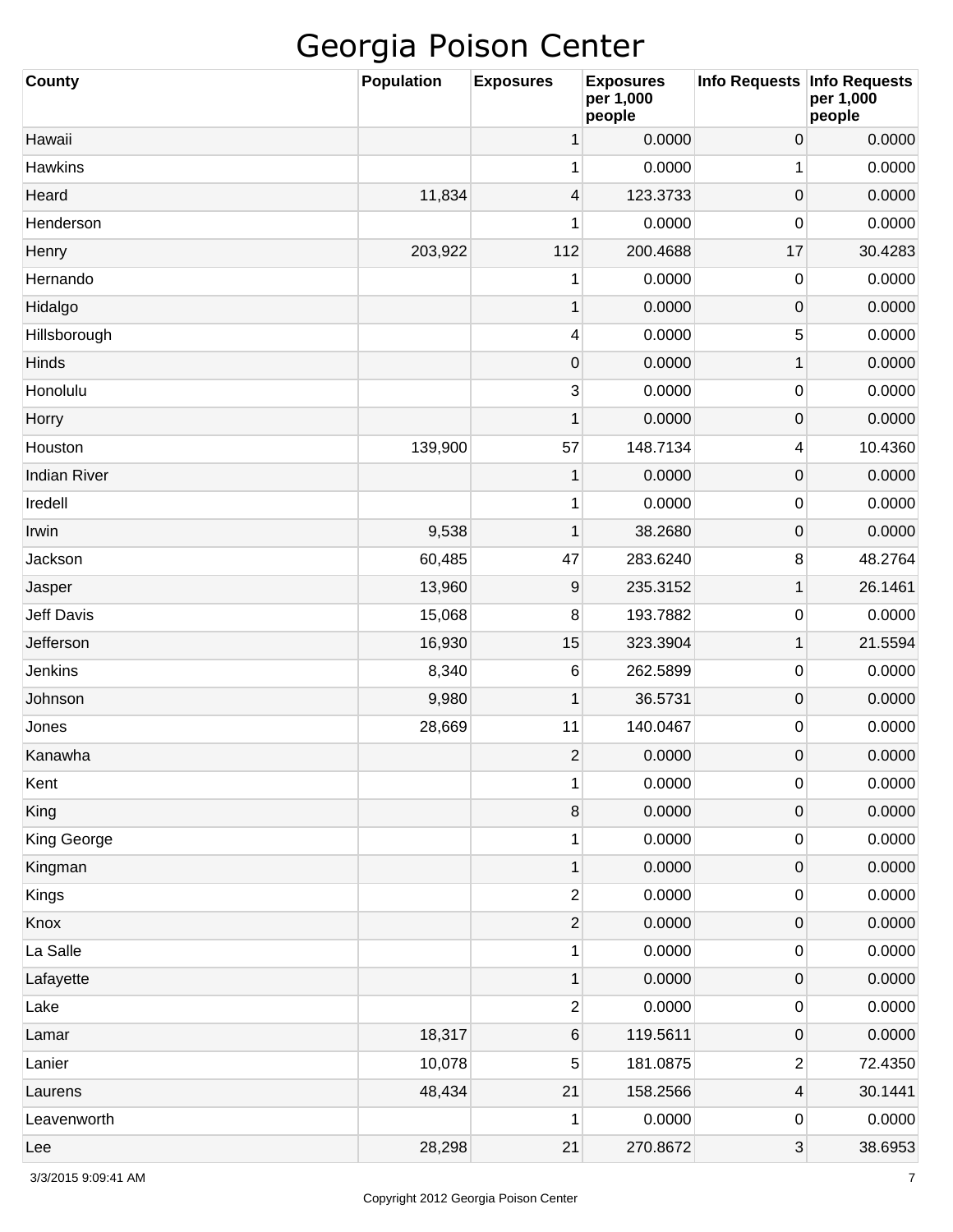| County      | <b>Population</b> | <b>Exposures</b> | <b>Exposures</b><br>per 1,000<br>people | Info Requests   Info Requests | per 1,000<br>people |
|-------------|-------------------|------------------|-----------------------------------------|-------------------------------|---------------------|
| Leon        |                   | 1                | 0.0000                                  | 0                             | 0.0000              |
| Lewis       |                   | 1                | 0.0000                                  | 1                             | 0.0000              |
| Liberty     | 63,453            | 31               | 178.3210                                | 0                             | 0.0000              |
| Limestone   |                   | 0                | 0.0000                                  | 1                             | 0.0000              |
| Lincoln     | 7,996             | 2                | 91.2956                                 | 2                             | 91.2956             |
| Livingston  |                   | 1                | 0.0000                                  | 0                             | 0.0000              |
| Long        | 14,464            | 10               | 252.3507                                | 1                             | 25.2351             |
| Los Angeles |                   | 2                | 0.0000                                  | 1                             | 0.0000              |
| Loudoun     |                   | 0                | 0.0000                                  | 5                             | 0.0000              |
| Lowndes     | 109,233           | 48               | 160.3911                                | 6                             | 20.0489             |
| Lucas       |                   | 1                | 0.0000                                  | 1                             | 0.0000              |
| Lumpkin     | 29,966            | 11               | 133.9852                                | $\pmb{0}$                     | 0.0000              |
| Lycoming    |                   | $\overline{c}$   | 0.0000                                  | 0                             | 0.0000              |
| Lyon        |                   | 3                | 0.0000                                  | $\pmb{0}$                     | 0.0000              |
| Macomb      |                   | 2                | 0.0000                                  | 0                             | 0.0000              |
| Macon       | 14,740            | 5                | 123.8128                                | 2                             | 49.5251             |
| Madison     | 28,120            | 18               | 233.6415                                | 4                             | 51.9203             |
| Maricopa    |                   | 6                | 0.0000                                  | $\pmb{0}$                     | 0.0000              |
| Marion      | 8,742             | 1                | 41.7525                                 | 0                             | 0.0000              |
| Marshall    |                   | $\mathbf 1$      | 0.0000                                  | 0                             | 0.0000              |
| McDuffie    | 21,875            | 11               | 183.5429                                | 3                             | 50.0571             |
| McIntosh    | 14,333            | 1                | 25.4657                                 | 0                             | 0.0000              |
| Mecklenburg |                   | 5                | 0.0000                                  | $\overline{c}$                | 0.0000              |
| Merced      |                   | $\mathbf{1}$     | 0.0000                                  | $\boldsymbol{0}$              | 0.0000              |
| Meriwether  | 21,992            | $\sqrt{3}$       | 49.7908                                 | 9                             | 149.3725            |
| Miami-Dade  |                   | $\overline{4}$   | 0.0000                                  | $\mathbf 1$                   | 0.0000              |
| Middlesex   |                   | 1                | 0.0000                                  | $\pmb{0}$                     | 0.0000              |
| Mitchell    | 23,498            | $\sqrt{5}$       | 77.6662                                 | $\pmb{0}$                     | 0.0000              |
| Mobile      |                   | 3                | 0.0000                                  | $\pmb{0}$                     | 0.0000              |
| Monroe      | 21,757            | 13               | 218.0907                                | $\mathbf 1$                   | 16.7762             |
| Montgomery  | 9,123             | $\overline{4}$   | 160.0351                                | $\pmb{0}$                     | 0.0000              |
| Moore       |                   | 1                | 0.0000                                  | $\pmb{0}$                     | 0.0000              |
| Morgan      | 17,868            | 10               | 204.2758                                | $\pmb{0}$                     | 0.0000              |
| Morris      |                   | $\mathbf{1}$     | 0.0000                                  | $\mathbf 1$                   | 0.0000              |
| Multnomah   |                   | 1                | 0.0000                                  | $\pmb{0}$                     | 0.0000              |
| Murray      | 39,628            | 21               | 193.4238                                | 4                             | 36.8426             |
| Muscogee    | 189,885           | 131              | 251.8103                                | 16                            | 30.7555             |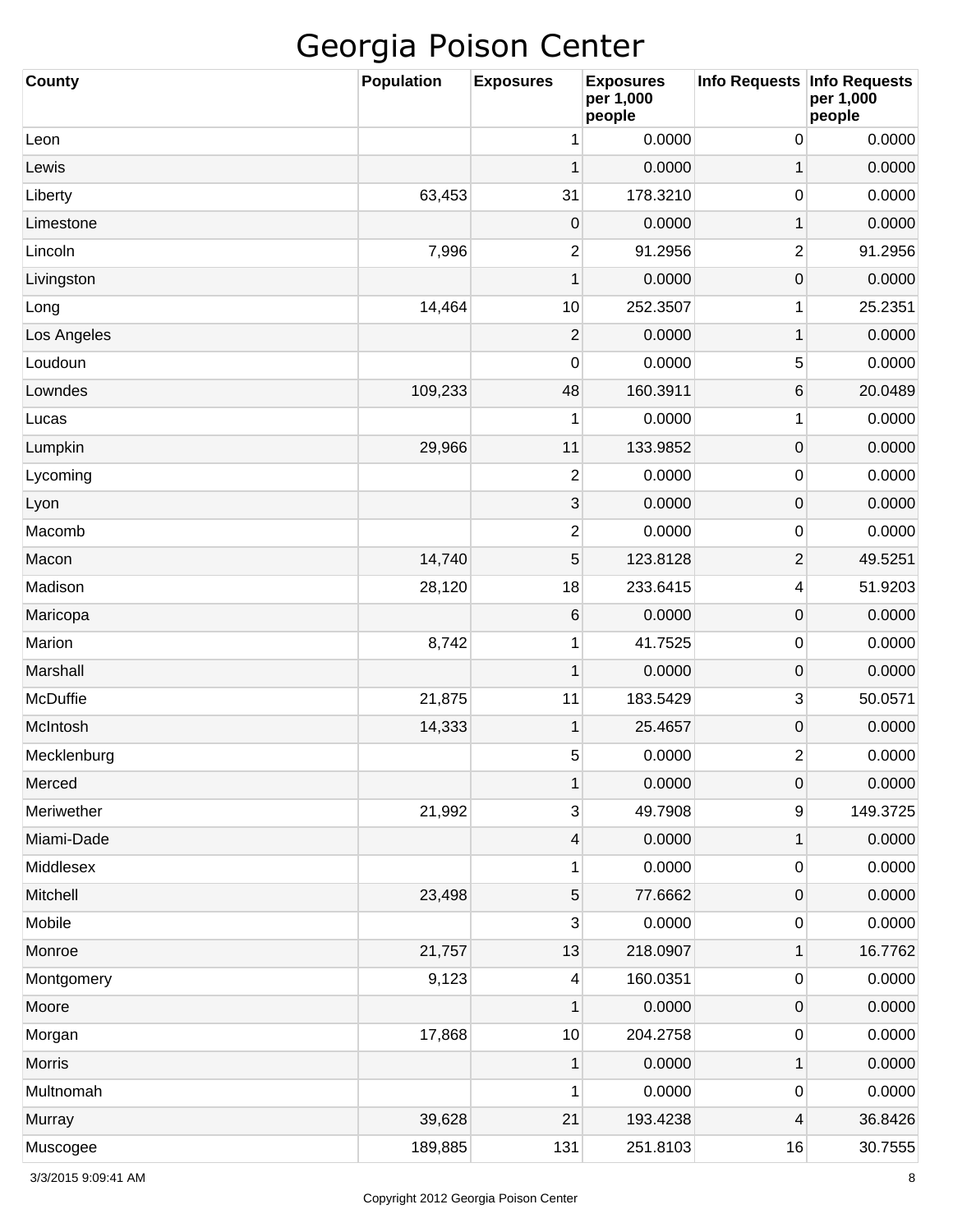| <b>County</b>         | <b>Population</b> | <b>Exposures</b> | <b>Exposures</b><br>per 1,000<br>people | Info Requests   Info Requests | per 1,000<br>people |
|-----------------------|-------------------|------------------|-----------------------------------------|-------------------------------|---------------------|
| Nash                  |                   | 1                | 0.0000                                  | 0                             | 0.0000              |
| Nassau                |                   | 1                | 0.0000                                  | 0                             | 0.0000              |
| New Hanover           |                   | 1                | 0.0000                                  | $\mathbf 1$                   | 0.0000              |
| New York              |                   | $\overline{2}$   | 0.0000                                  | 0                             | 0.0000              |
| Newton                | 99,598            | 50               | 183.2366                                | 9                             | 32.9826             |
| Norfolk               |                   | 1                | 0.0000                                  | 0                             | 0.0000              |
| Norfolk City          |                   | 1                | 0.0000                                  | $\mathsf{O}\xspace$           | 0.0000              |
| <b>Nueces</b>         |                   | 1                | 0.0000                                  | 0                             | 0.0000              |
| Oakland               |                   | 1                | 0.0000                                  | $\mathsf{O}\xspace$           | 0.0000              |
| Obrien                |                   | 1                | 0.0000                                  | 0                             | 0.0000              |
| Oconee                | 32,808            | 17               | 189.1307                                | $\mathbf 1$                   | 11.1253             |
| Oglethorpe            | 14,899            | $\mathbf{2}$     | 48.9966                                 | 0                             | 0.0000              |
| Okaloosa              |                   | 1                | 0.0000                                  | $\mathsf{O}\xspace$           | 0.0000              |
| Oneida                |                   | 1                | 0.0000                                  | 0                             | 0.0000              |
| Onslow                |                   | $\overline{c}$   | 0.0000                                  | $\mathsf{O}\xspace$           | 0.0000              |
| Orange                |                   | 5                | 0.0000                                  | 1                             | 0.0000              |
| Orangeburg            |                   | 1                | 0.0000                                  | $\mathsf{O}\xspace$           | 0.0000              |
| Orleans               |                   | $\overline{2}$   | 0.0000                                  | 0                             | 0.0000              |
| Osceola               |                   | 1                | 0.0000                                  | $\mathsf{O}\xspace$           | 0.0000              |
| Ottawa                |                   | $\pmb{0}$        | 0.0000                                  | 1                             | 0.0000              |
| Palm Beach            |                   | 1                | 0.0000                                  | $\mathsf{O}\xspace$           | 0.0000              |
| Pasco                 |                   | 1                | 0.0000                                  | 0                             | 0.0000              |
| Paulding              | 142,324           | 75               | 192.3428                                | 19                            | 48.7268             |
| Peach                 | 27,695            | $\overline{7}$   | 92.2549                                 | $\pmb{0}$                     | 0.0000              |
| Pennington            |                   | 1                | 0.0000                                  | 0                             | 0.0000              |
| Perry                 |                   | $\overline{c}$   | 0.0000                                  | $\mathbf{2}$                  | 0.0000              |
| Philadelphia          |                   | 3                | 0.0000                                  | $\mathbf 1$                   | 0.0000              |
| Pickens               | 29,431            | 19               | 235.6359                                | 3                             | 37.2057             |
| Pierce                | 18,758            | 11               | 214.0420                                | $\mathbf 1$                   | 19.4584             |
| Pike                  | 17,869            | $\boldsymbol{9}$ | 183.8379                                | $\pmb{0}$                     | 0.0000              |
| Pima                  |                   | $\pmb{0}$        | 0.0000                                  | $\mathbf 1$                   | 0.0000              |
| Pinellas              |                   | $\overline{c}$   | 0.0000                                  | 1                             | 0.0000              |
| Pitt                  |                   | 1                | 0.0000                                  | $\mathsf{O}\xspace$           | 0.0000              |
| Polk                  | 41,475            | 23               | 202.4111                                | 8                             | 70.4039             |
| Portsmouth City       |                   | 1                | 0.0000                                  | 0                             | 0.0000              |
| <b>Prince Georges</b> |                   | $\overline{c}$   | 0.0000                                  | $\pmb{0}$                     | 0.0000              |
| Pueblo                |                   | 1                | 0.0000                                  | 0                             | 0.0000              |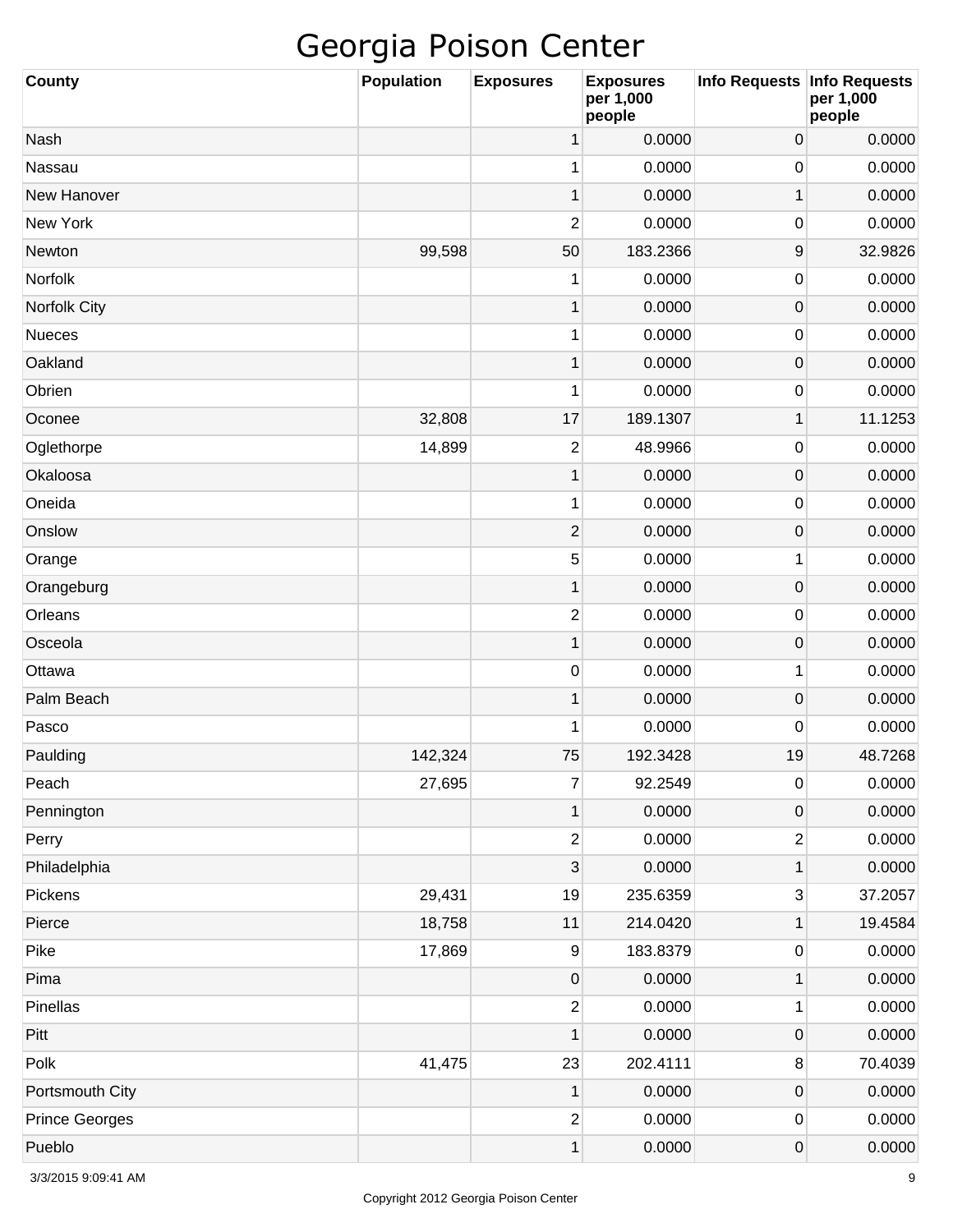| <b>County</b>        | <b>Population</b> | <b>Exposures</b> | <b>Exposures</b><br>per 1,000<br>people | Info Requests Info Requests | per 1,000<br>people |
|----------------------|-------------------|------------------|-----------------------------------------|-----------------------------|---------------------|
| Pulaski              | 12,010            | 3                | 91.1740                                 | 0                           | 0.0000              |
| Putnam               | 21,218            | 14               | 240.8333                                | 0                           | 0.0000              |
| Queens               |                   | 0                | 0.0000                                  | 1                           | 0.0000              |
| Rabun                | 16,726            | 8                | 174.5785                                | 1                           | 21.8223             |
| Randolph             | 7,719             | 5                | 236.4296                                | 0                           | 0.0000              |
| Richland             |                   | 6                | 0.0000                                  | 1                           | 0.0000              |
| Richmond             | 200,549           | 103              | 187.4604                                | 18                          | 32.7601             |
| Riverside            |                   | 1                | 0.0000                                  | 0                           | 0.0000              |
| Roanoke City         |                   | 1                | 0.0000                                  | 0                           | 0.0000              |
| Robeson              |                   | 1                | 0.0000                                  | 1                           | 0.0000              |
| Rockdale             | 85,215            | 57               | 244.1472                                | 23                          | 98.5155             |
| Rockingham           |                   | 1                | 0.0000                                  | 0                           | 0.0000              |
| Rockland             |                   | 1                | 0.0000                                  | 0                           | 0.0000              |
| Russell              |                   | $\overline{7}$   | 0.0000                                  | $\overline{2}$              | 0.0000              |
| Rutherford           |                   | 1                | 0.0000                                  | 0                           | 0.0000              |
| <b>Saint Francis</b> |                   | 1                | 0.0000                                  | 0                           | 0.0000              |
| Saint Johns          |                   | 1                | 0.0000                                  | 0                           | 0.0000              |
| Saint Louis City     |                   | 1                | 0.0000                                  | 0                           | 0.0000              |
| Saint Tammany        |                   | 1                | 0.0000                                  | 0                           | 0.0000              |
| Salt Lake            |                   | 3                | 0.0000                                  | 0                           | 0.0000              |
| San Diego            |                   | $\,6\,$          | 0.0000                                  | 1                           | 0.0000              |
| San Francisco        |                   | $\overline{c}$   | 0.0000                                  | 0                           | 0.0000              |
| San Luis Obispo      |                   | 1                | 0.0000                                  | 1                           | 0.0000              |
| San Mateo            |                   | $\mathbf 1$      | 0.0000                                  | $\mathbf 0$                 | 0.0000              |
| Santa Cruz           |                   | 1                | 0.0000                                  | 0                           | 0.0000              |
| Sarpy                |                   | $\mathbf 1$      | 0.0000                                  | $\mathsf{O}\xspace$         | 0.0000              |
| Schley               | 5,010             | 3                | 218.5629                                | 0                           | 0.0000              |
| Screven              | 14,593            | 4                | 100.0480                                | 3                           | 75.0360             |
| Sedgwick             |                   | $\overline{2}$   | 0.0000                                  | 0                           | 0.0000              |
| Seminole             | 8,729             | 4                | 167.2586                                | 1                           | 41.8146             |
| Shelby               |                   | $\overline{2}$   | 0.0000                                  | 0                           | 0.0000              |
| Shenandoah           |                   | $\overline{c}$   | 0.0000                                  | $\mathsf{O}\xspace$         | 0.0000              |
| Smyth                |                   | 1                | 0.0000                                  | 0                           | 0.0000              |
| Snohomish            |                   | 3                | 0.0000                                  | $\mathsf{O}\xspace$         | 0.0000              |
| Sonoma               |                   | 0                | 0.0000                                  | $\overline{\mathbf{c}}$     | 0.0000              |
| Spalding             | 64,073            | 34               | 193.6853                                | $\mathbf 2$                 | 11.3933             |
| Spartanburg          |                   | 1                | 0.0000                                  | 0                           | 0.0000              |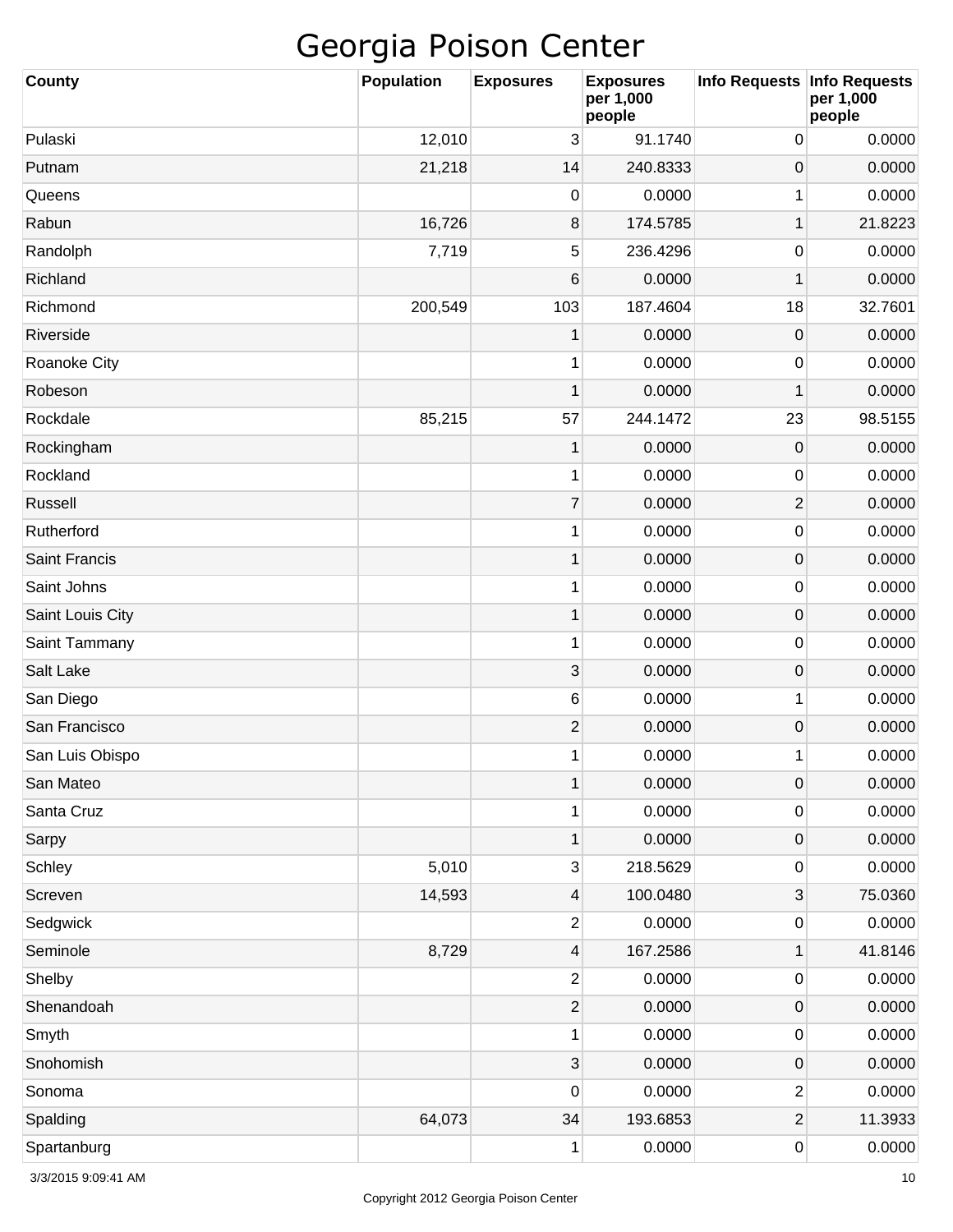| <b>County</b>       | <b>Population</b> | <b>Exposures</b>          | <b>Exposures</b><br>per 1,000<br>people | <b>Info Requests</b> | <b>Info Requests</b><br>per 1,000<br>people |
|---------------------|-------------------|---------------------------|-----------------------------------------|----------------------|---------------------------------------------|
| Spokane             |                   | 3                         | 0.0000                                  | 0                    | 0.0000                                      |
| Spotsylvania        |                   | 1                         | 0.0000                                  | 0                    | 0.0000                                      |
| <b>Stanislaus</b>   |                   | 3                         | 0.0000                                  | $\mathbf 1$          | 0.0000                                      |
| Stephens            | 26,175            | 17                        | 237.0583                                | 4                    | 55.7784                                     |
| Suffolk             |                   | $\mathbf{1}$              | 0.0000                                  | $\mathsf{O}\xspace$  | 0.0000                                      |
| <b>Suffolk City</b> |                   | 1                         | 0.0000                                  | 0                    | 0.0000                                      |
| Sullivan            |                   | $\overline{c}$            | 0.0000                                  | $\mathsf{O}\xspace$  | 0.0000                                      |
| Sumter              | 32,819            | 10                        | 111.2161                                | 1                    | 11.1216                                     |
| Talbot              | 6,865             | $\overline{2}$            | 106.3365                                | $\boldsymbol{0}$     | 0.0000                                      |
| Tallapoosa          |                   | 1                         | 0.0000                                  | 0                    | 0.0000                                      |
| Tarrant             |                   | $\overline{2}$            | 0.0000                                  | $\mathsf{O}\xspace$  | 0.0000                                      |
| <b>Tattnall</b>     | 25,520            | 12                        | 171.6301                                | 1                    | 14.3025                                     |
| Taylor              | 8,906             | 4                         | 163.9344                                | $\mathsf{O}\xspace$  | 0.0000                                      |
| <b>Telfair</b>      | 16,500            | 1                         | 22.1212                                 | 0                    | 0.0000                                      |
| Terrell             | 9,315             | 4                         | 156.7364                                | $\mathsf{O}\xspace$  | 0.0000                                      |
| Thomas              | 44,720            | 15                        | 122.4284                                | 4                    | 32.6476                                     |
| Tift                | 40,118            | 32                        | 291.1411                                | 3                    | 27.2945                                     |
| Toombs              | 27,223            | 10                        | 134.0778                                | 4                    | 53.6311                                     |
| Towns               | 10,421            | $\overline{\mathbf{c}}$   | 70.0509                                 | $\overline{c}$       | 70.0509                                     |
| Treutlen            | 6,885             | 2                         | 106.0276                                | 0                    | 0.0000                                      |
| Troup               | 67,044            | 55                        | 299.4302                                | $\mathbf{1}$         | 5.4442                                      |
| Turner              | 8,930             | 5                         | 204.3673                                | 0                    | 0.0000                                      |
| Tuscaloosa          |                   | 1                         | 0.0000                                  | $\mathsf 0$          | 0.0000                                      |
| Twiggs              | 9,023             | $\,$ 6 $\,$               | 242.7131                                | $\overline{2}$       | 80.9044                                     |
| <b>Ulster</b>       |                   | 1                         | 0.0000                                  | $\mathsf{O}\xspace$  | 0.0000                                      |
| Union               | 21,356            | 14                        | 239.2770                                | 3                    | 51.2736                                     |
| <b>UNKNOWN</b>      |                   | 277                       | 0.0000                                  | 131                  | 0.0000                                      |
| Upson               | 27,153            | 15                        | 201.6352                                | 6                    | 80.6541                                     |
| Utah                |                   | $\mathbf{3}$              | 0.0000                                  | $\mathsf{O}\xspace$  | 0.0000                                      |
| Val Verde           |                   | $\pmb{0}$                 | 0.0000                                  | 1                    | 0.0000                                      |
| Virginia Beach City |                   | $\ensuremath{\mathsf{3}}$ | 0.0000                                  | $\mathsf{O}\xspace$  | 0.0000                                      |
| Volusia             |                   | $\mathbf{3}$              | 0.0000                                  | 0                    | 0.0000                                      |
| Wake                |                   | $\ensuremath{\mathsf{3}}$ | 0.0000                                  | $\mathsf{O}\xspace$  | 0.0000                                      |
| Wakulla             |                   | 1                         | 0.0000                                  | 0                    | 0.0000                                      |
| Walker              | 68,756            | 14                        | 74.3208                                 | 3                    | 15.9259                                     |
| Walton              | 83,768            | 69                        | 300.6518                                | 27                   | 117.6464                                    |
| Ware                | 36,312            | $20\,$                    | 201.0355                                | 5                    | 50.2589                                     |